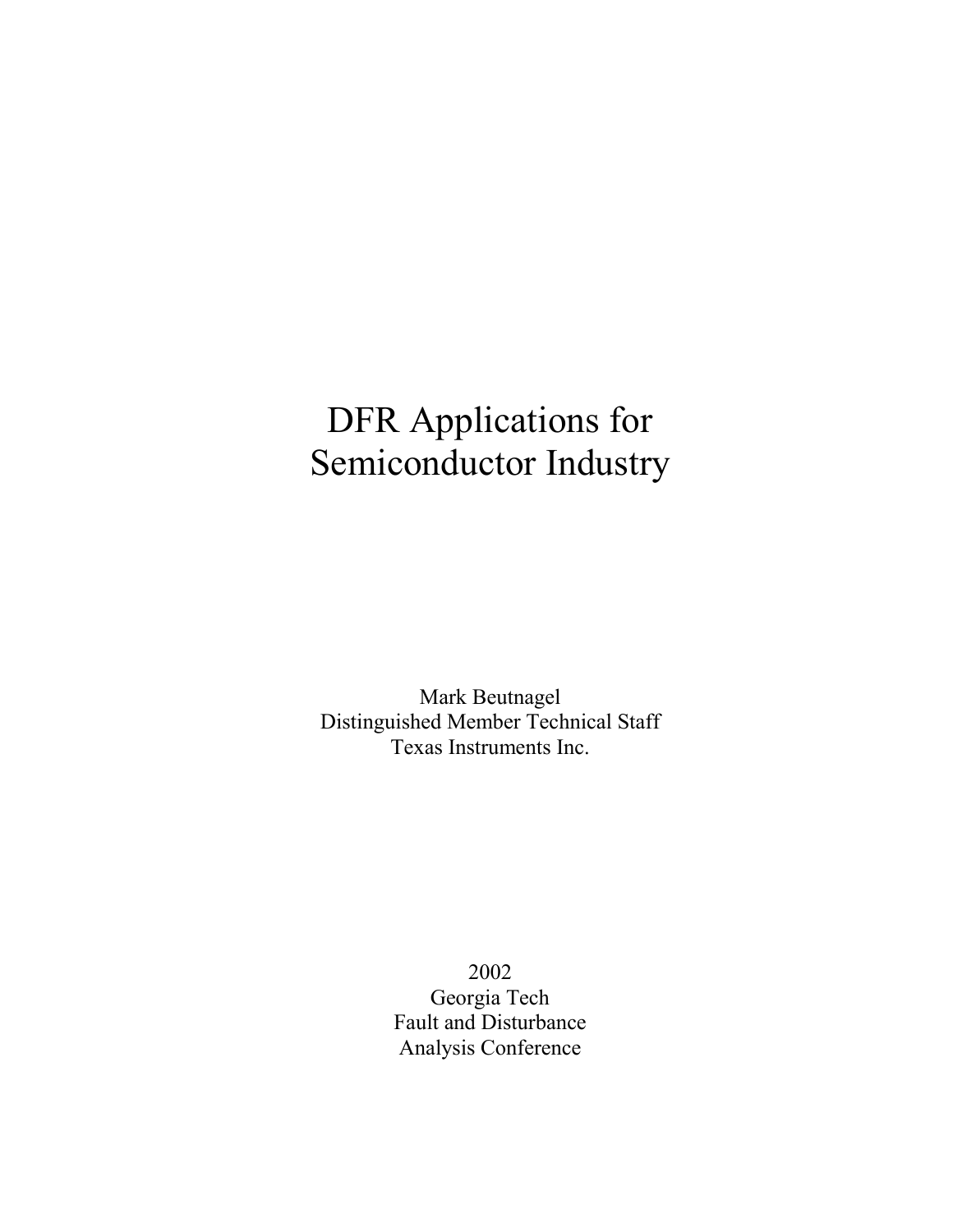# DFR Applications for Semiconductor Industry

Mark Beutnagel Texas Instruments

#### Introduction:

All industries that require electrical power have unique and varying requirements for manufacturing. Semiconductor manufactures are not alone in their quest for consistent reliable power that does not cause any interruption in the process flow. With process cycle times approaching 50 days and greater, any disruption to the process might result in weeks of possible rework of the product or the complete scrap of multi million dollars of product.

With this huge potential loss of product, that not only results in lost dollars, it also relates to not being able to meet shipping commitments to customers, and sometimes loss in market share if they change suppliers. Semiconductor companies are constantly looking for cost effective and innovative solutions to this non-ending problem and how to gain some type of competitive advantage without a large investment in capital increases, additional personnel or any additional downtime for production.

#### Monitoring Strategy

One of the major benefits of being smaller than the utility is that more time and effort can be allocated to monitoring the electrical system performance and determining exactly what is happening on the system and why is it happening.

We attempted to develop a strategy that allowed us to determine what happens on our system, but not overwhelm us with records. Triggers are set are various levels of voltage dip, and vary from 4% dip to 20% dip. The most sensitive recorder had 287 records for 2001, while the least sensitive recorder had only 14 records. The total records captured by all the recorders were approximately 1200 for all the recorders. For some events multiple recorders trigger, and with the various trigger levels we can make an initial estimate on the level of voltage dip just by which recorders capture the event.

What points to monitor is often chosen by a desire to reduce cost to a minimum while obtaining data, and it was decided to monitor the points required to ensure all the data was captured with the additional cost. At the present time, we are only adding DFR's on the new installations and not retrofitting all the building 15 kV receiving busses. The following points were chosen to be monitored at the 138 kV substation yard, and the building 15 kV switchgear for all new installations.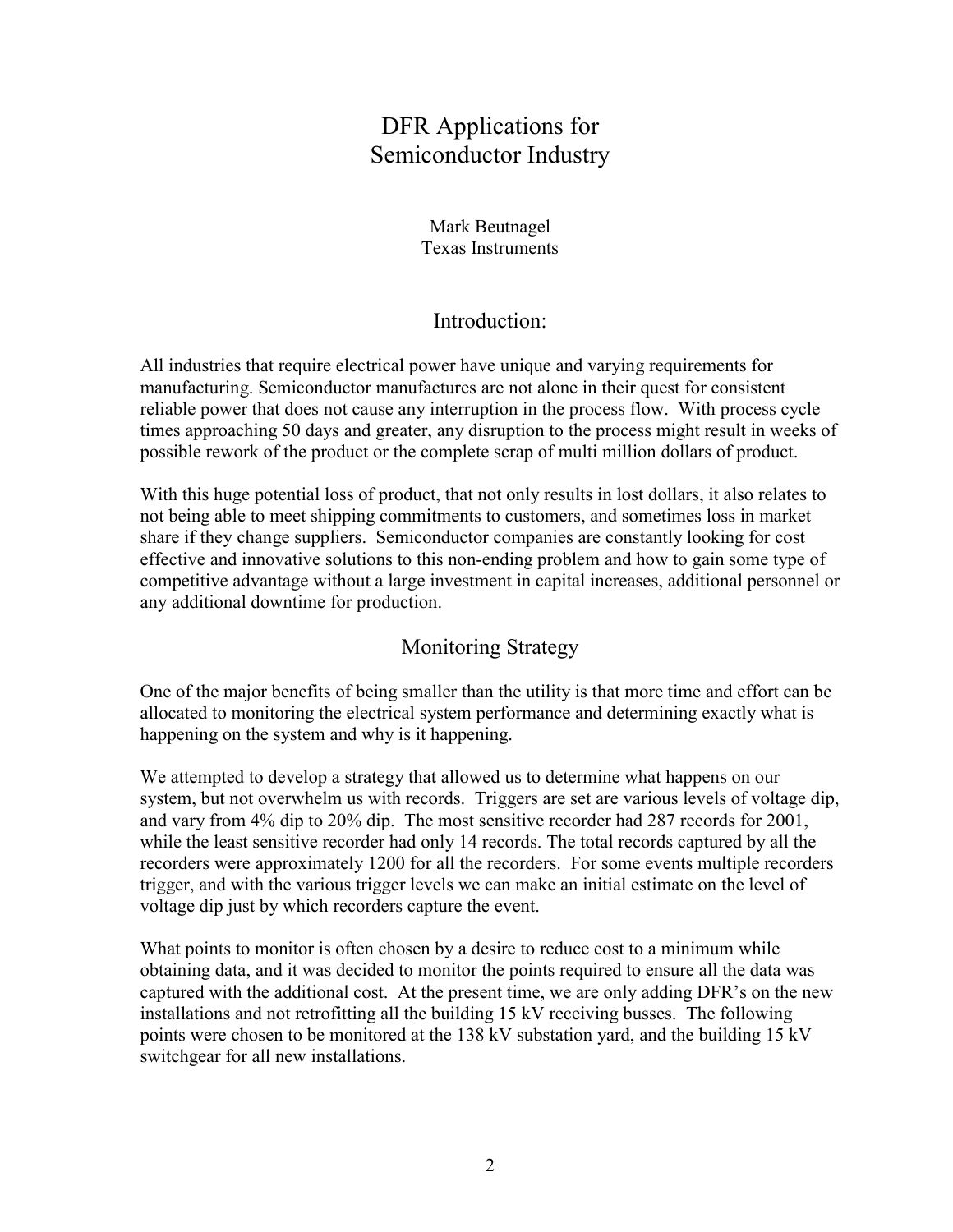#### DFR Monitoring Points

Transformer Voltage B phase Incoming Voltage B phase Transformer Voltage C phase Incoming Voltage C phase Transformer Secondary Current A phase Bus Voltage A phase Transformer Secondary Current B phase Bus Voltage B phase Transformer Secondary Current C phase Bus Voltage C phase Transformer CT Residual Current **Incoming Current A** phase Transformer Primary 86 Incoming Current B phase Transformer Backup 86 Incoming Current C phase 15 kV Breaker Trip Coil # 1 Breaker status 15 kV Breaker Trip Coil # 2 Breaker Primary Trip Coil 15 kV Breaker Pilot Wire Channel Breaker Secondary Trip Coil Sudden Pressure Relay Status Breaker 86 Relay # 1 138 kV OCB status Breaker 86 Relay # 2 138 kV Voltage A phase Roll Timer 138 kV Voltage B phase Main Breaker Close Coil 138 kV Voltage C phase Tie Breaker Close Coil

138 kV Substation 15 kV Building Switchgear

Transformer Voltage A phase Incoming Voltage A phase 15 kV Breaker Status Incoming Current CT Residual Current Bus Backup Timer Bus Differential 86 Relay

Over the past few years, we have discovered load break switches in which the load break bottles failed to function properly, a failed bolt in a 138 kV CCVT capacitor stack, and also have noticed system ringing and effects due to energizing 18 MVAR capacitor banks on the 138 kV system by the local utility. Below are several different DFR records which all describe something on the system if you have the time to actually monitor dozens of events. The following three figures are on incident in which TI discovered that a 138 kV load break switch on the transmission line had actually malfunctioned and the one of the load break bottles had not closed properly and was not allowing load flow thru the system.



Closing 138 kV load break switch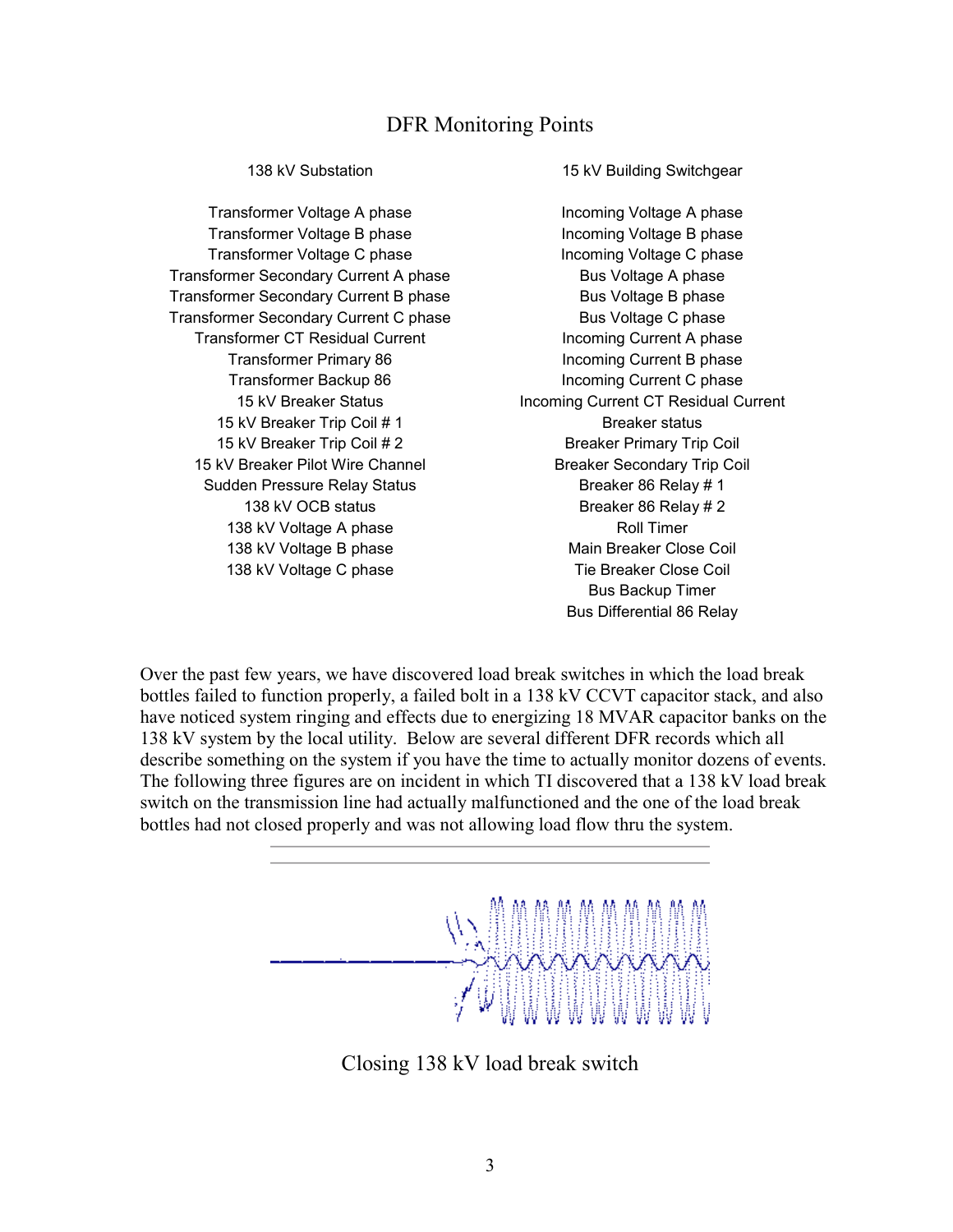

Closing 138 kV OCB



Opening 138 kV OCB to repair switch

| 702-TC2                |            |  |
|------------------------|------------|--|
| $-702-S$               |            |  |
| $-702 - CC -$          |            |  |
| $-702 - RT -$<br>703 S |            |  |
| $-703 - CC$            |            |  |
| 19.479 ms              | 931.424 ms |  |

Correct operation of 15 kV roll timer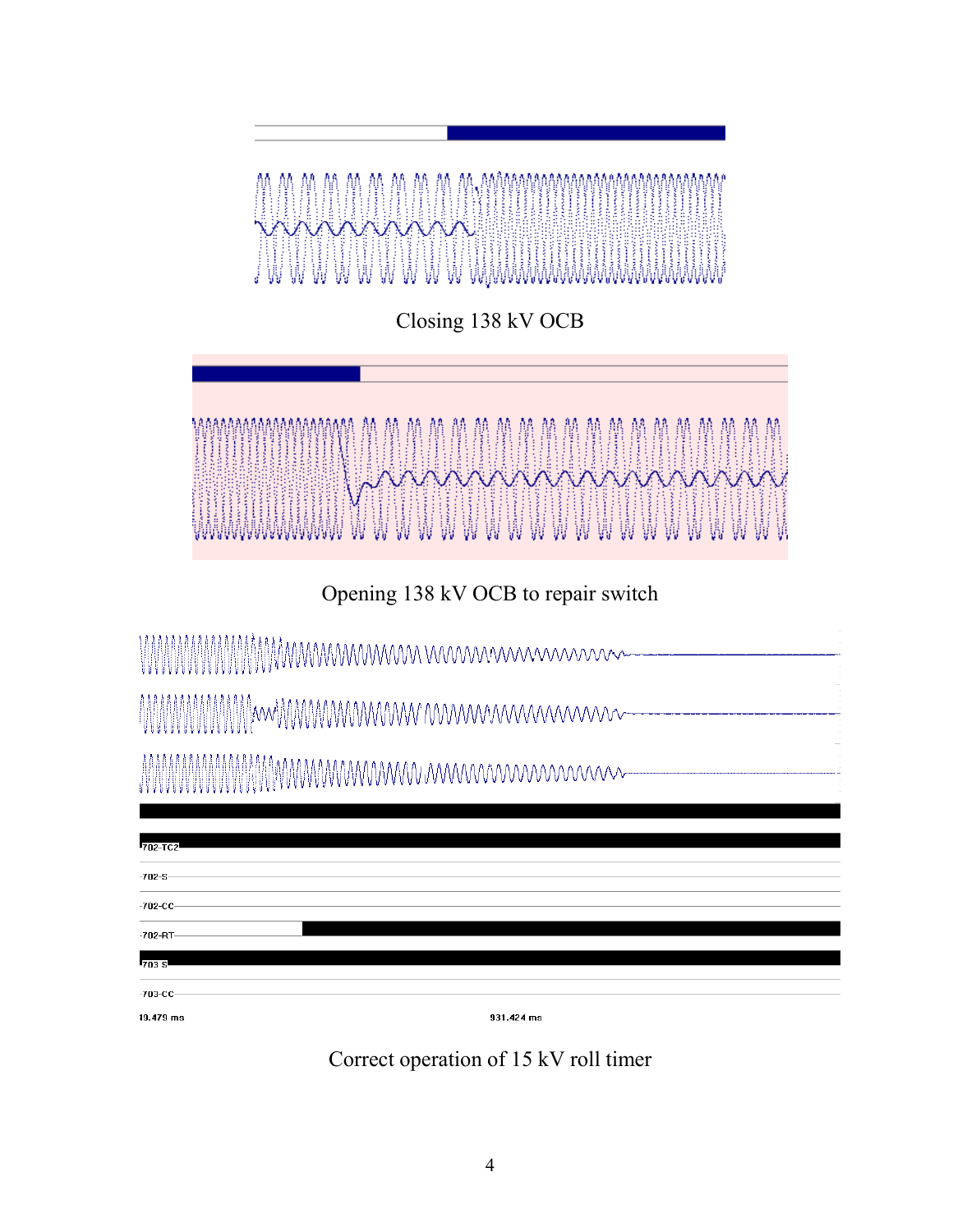

### Looking for slow breaker operation

Most of the DFR records that are captured are of no value for solving any problems or revealing any new discovery. When we get involved with switching of load or clearing up feeders several records are taken which reveal no problems and just take up time to analyze, and like most everyone else we all have better things to do than look at no value added records. We have discovered enough unique problems and issues to justify the continued taking of multiple records and looking at every single one. Among the various problems discovered are, voltage ringing and multiplication due to the utility 138 kV capacitor banks at a switch yard over 5 miles away. These problem were serious enough of a concern that we commissioned an EMTP study of the system to verify the root cause, and recommend several courses of action for these events. Due to a phase shift only on an 138 kV CCVT, the utility discovered some serious wiring problems with the device and was able to repair the unit before a catastrophic failure occurred. Analyzing one record we determined that we had a 15 kV to 480V substation failure that no one had reported, due to the substation had 480 V transfer switches installed and they had all functioned and restored during the night and thus when people arrived for work, nothing appeared any different.

In summary, it takes quite a bit of time, but we have placed enough value in what we have found in the past to continue this effort.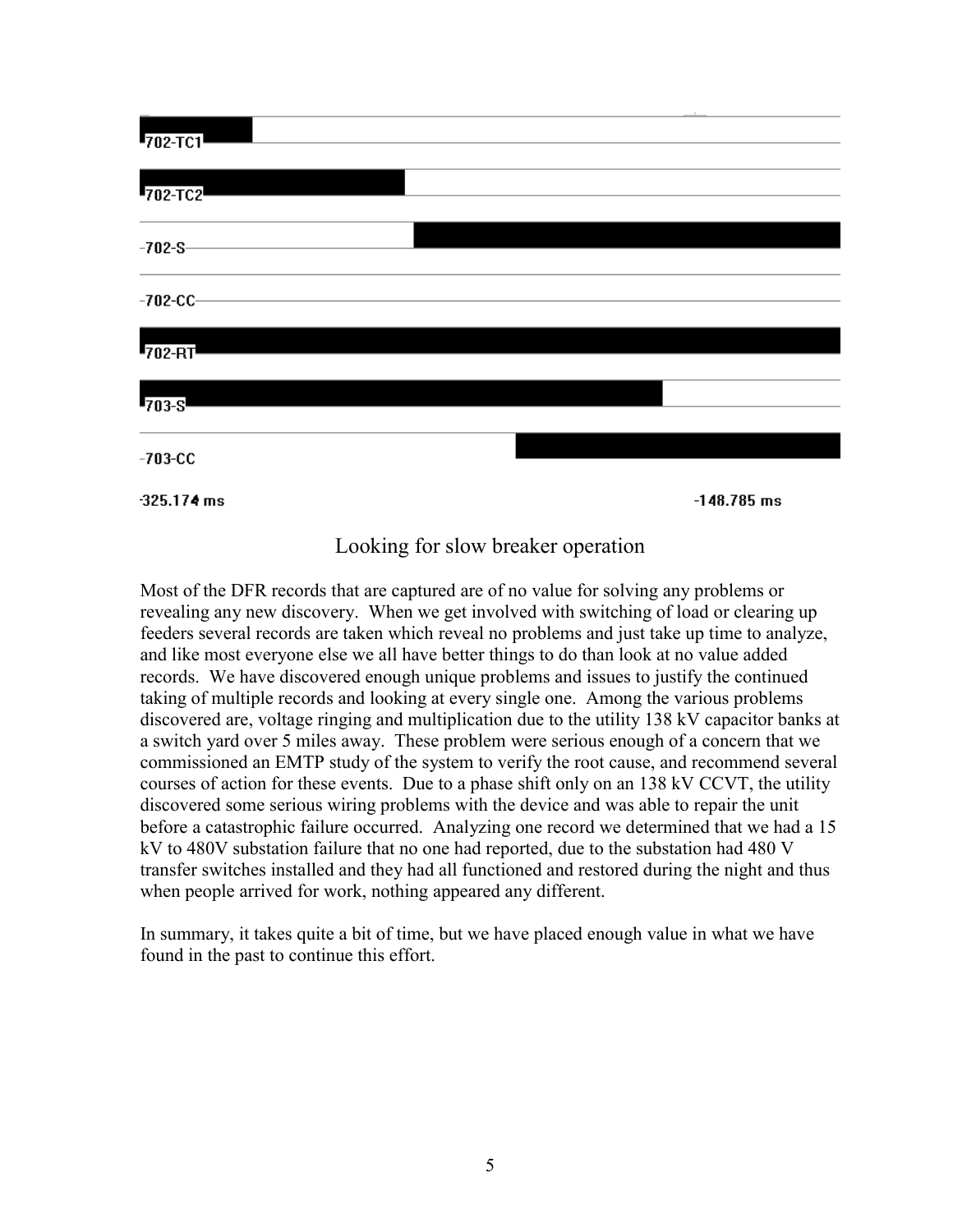## Fiber Optic DFR Communication and Remote Monitoring of MASTER STATION.

In semiconductor manufacturing locations, it is critical to maintain the uptime, and restore any outage within the shortest period of time. One of the key parts of quick restoration is having all the data of what happened in the shortest period of time. With Digital Fault Recorders (DFR's) there is a trade off with being able to capture sufficient data of being able to determine what happened, record size, and scan resolution. Since waveform information is important and the fact that we do have interrupting devices that will function in less than 4 milliseconds, we have chosen to use a scan rate of 5760 such that we can obtain precise information on sequence of events, and accurate waveform shape and characteristics. These items alone do not pose much of a problem, but we have added to complexity of the issue by making the minimum recording time of approximately 1.3 seconds in order to ensure that we do not miss any important information of the event and also obtain an accurate GPS time stamp. These items cause the minimum record size to be at least 576 K bytes and sometimes file sizes will exceed 1 Mbytes, and as such can result in long data transfer times.

The common practice of using phone lines was not desirable since the site used digital phones and obtaining special analog phone lines at every location was very expensive and with analog phone lines, data transfer rates would be less than 56 kbps. We had previously installed fiber optic cables to each location for the SCADA system, and choose to use a spare pair of fiber for the communication to the DFR's. This also removed any problems of noise or possible equipment failure due to potential differences during faults or lightning by using the fiber optic cables.

For every problem we solved it seemed that 10 problems surfaced. The problems were finding a fiber optic modem that would transmit asynchronous 115 kbps, how to access the Master Station from a remote SCADA monitoring location, and how to switch between 13 fiber optic modems at the computer while at the remote location, all using devices that supported 115 kbps, had complete handshake and not having pins jumpered together.

We solved the problem by finding a manufacturer of a fiber optic modem that contained up to 8 channels of communication at 115 kbps and a manufacturer of a remote digital RS 232 switch that treated all 25 pins independently. The eight channels of communication for the fiber optic modem also allowed for up to two DFR's to communicate over a single pair of fiber thus saving several fiber optic pairs for future expansion. Three data channels of communication on each modem were used for allowing for the complete handshake of communication required by the DFR and master station. The master station was converted to Windows 98, and a copy of the Windows version of the Master was installed for communication. The remote location could then use Net Meeting to control the Master station as both locations were on a common LAN. Changing the RS 232 digital switch was accomplished by using the 15 kV SCADA system to signal a PLC which in turn controlled digital outputs to change the remote switches, allowing for any SCADA terminal on the system to determine which DFR is connected to the MASTER STATION.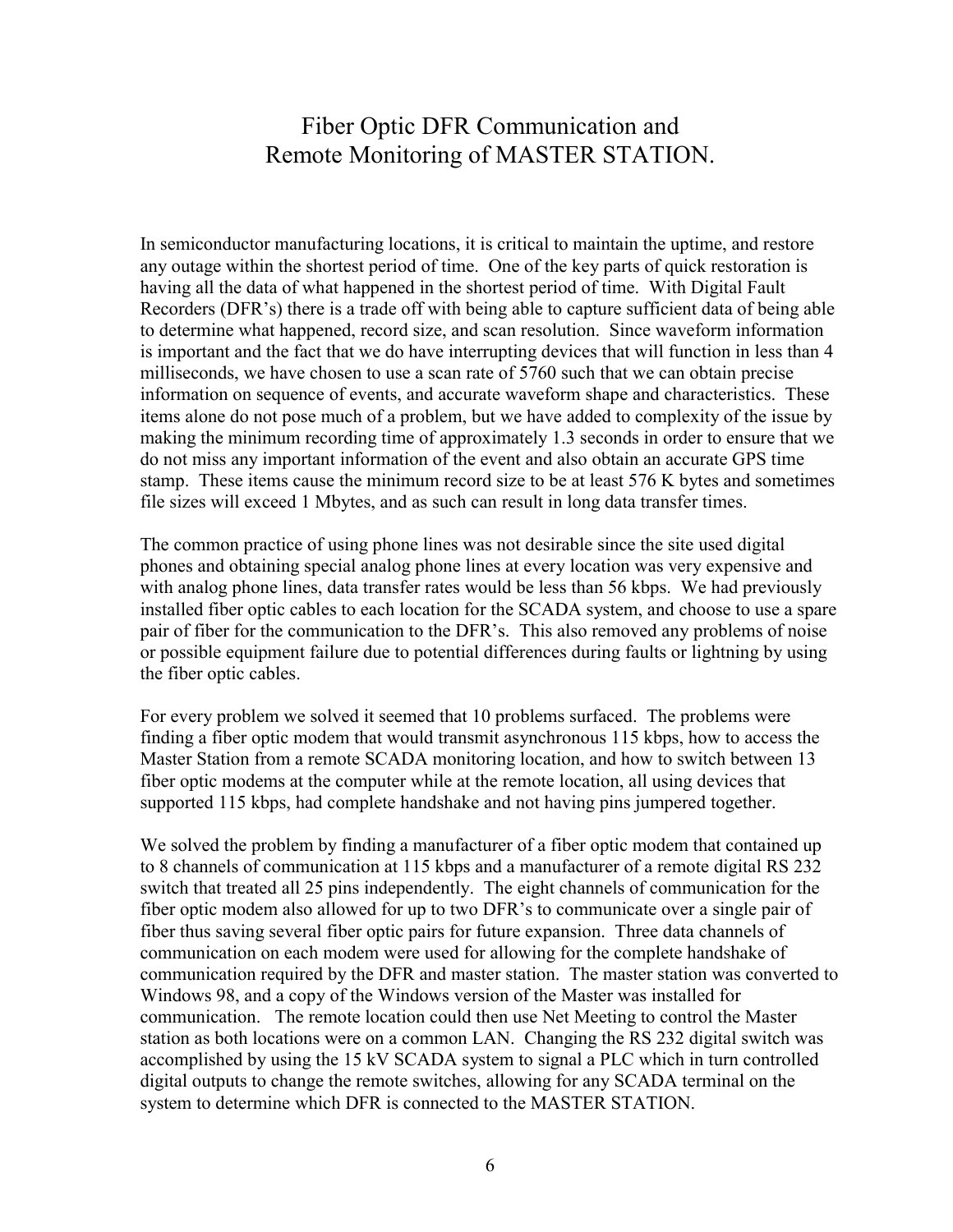The diagram below demonstrates basically the system functions but does not contain all 13 DFR's.

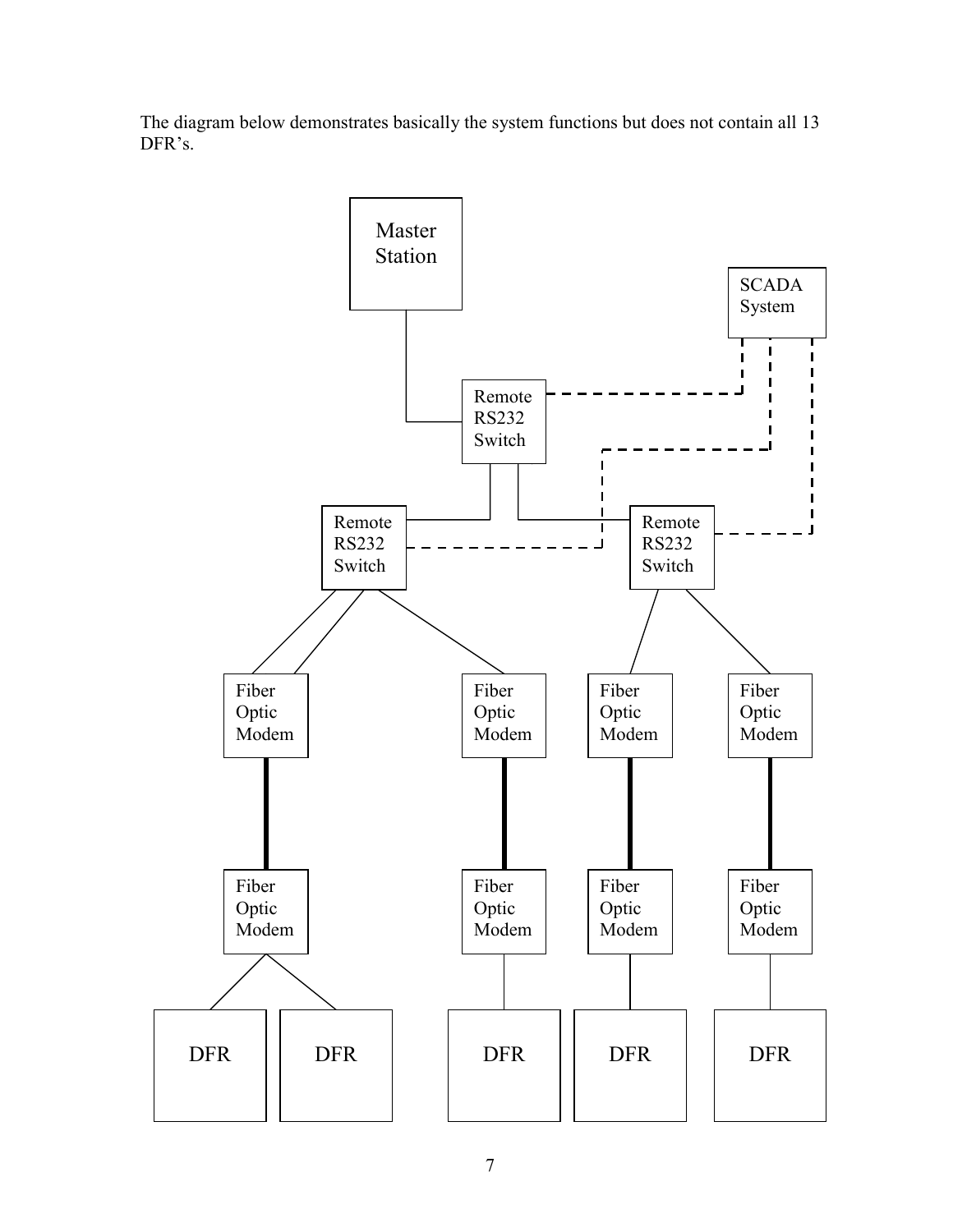# Level of voltage sags.

Manufacturing processes will be affected by voltage sags, surges, and very fast impulse transients, but this discuss will be limited only to voltage sags which account for 100% of the problems associated with the delivery of electricity to our main manufacturing location. One of the first things that a manufacturer determines is that power directly from a utility is not perfect and does vary. The amount of variation varies from utility to utility and also within various locations around the utility grid. These variations can be influenced greatly by items such as, age of utility equipment, overhead versus underground utility service, transmission versus distribution voltage service, static wire protection of lines, density and size of trees in the area, and many other factors too numerous to mention.

Once we determined that voltage sags or dips were inevitable, we started monitoring the magnitude of these dips and became interested in details as to what the root cause and location of the event was. The more we learned, the more we discovered that we did not know enough or have sufficient information to really understand what the data was telling us. A process was put in place in which we began charting all utility voltage dips greater than 10% dip or greater than 10 cycles in duration and comparing the amount of losses to the original CBEMA curve. We have continued this and have added the new CBEMA or ITIC curve on the charts for comparison.

It became difficult to determine exactly how large of impact each dip had, whether to use wafer slices reworked, wafer slices scrapped. These could all be converted to a common unit of measure and this unit was dollars. This does not relate to the possible impact to overall cycle time, units shipped or customer impact due to late or non-shipping of product, and we are still working on a suitable measurement parameter. These events are classified into three levels or event, major event (> \$100 K), minor event (\$1K - \$99K) and non-events. Over the years with the monitoring of these numbers, and using the data to make various system changes we have been able to significantly reduce both the number and dollar impact to the manufacturing operation.

Beginning in 1991, the CBEMA curve which identified the areas where equipment might be marginal at surviving voltage dips was defined for us as out of spec, and over the years this has demonstrated to be fairly accurate in that sometimes equipment will ride through, and other times for the same type voltage dips, the equipment would be lost. The graph below illustrates the past history of the number of events and also the relative dollar magnitude.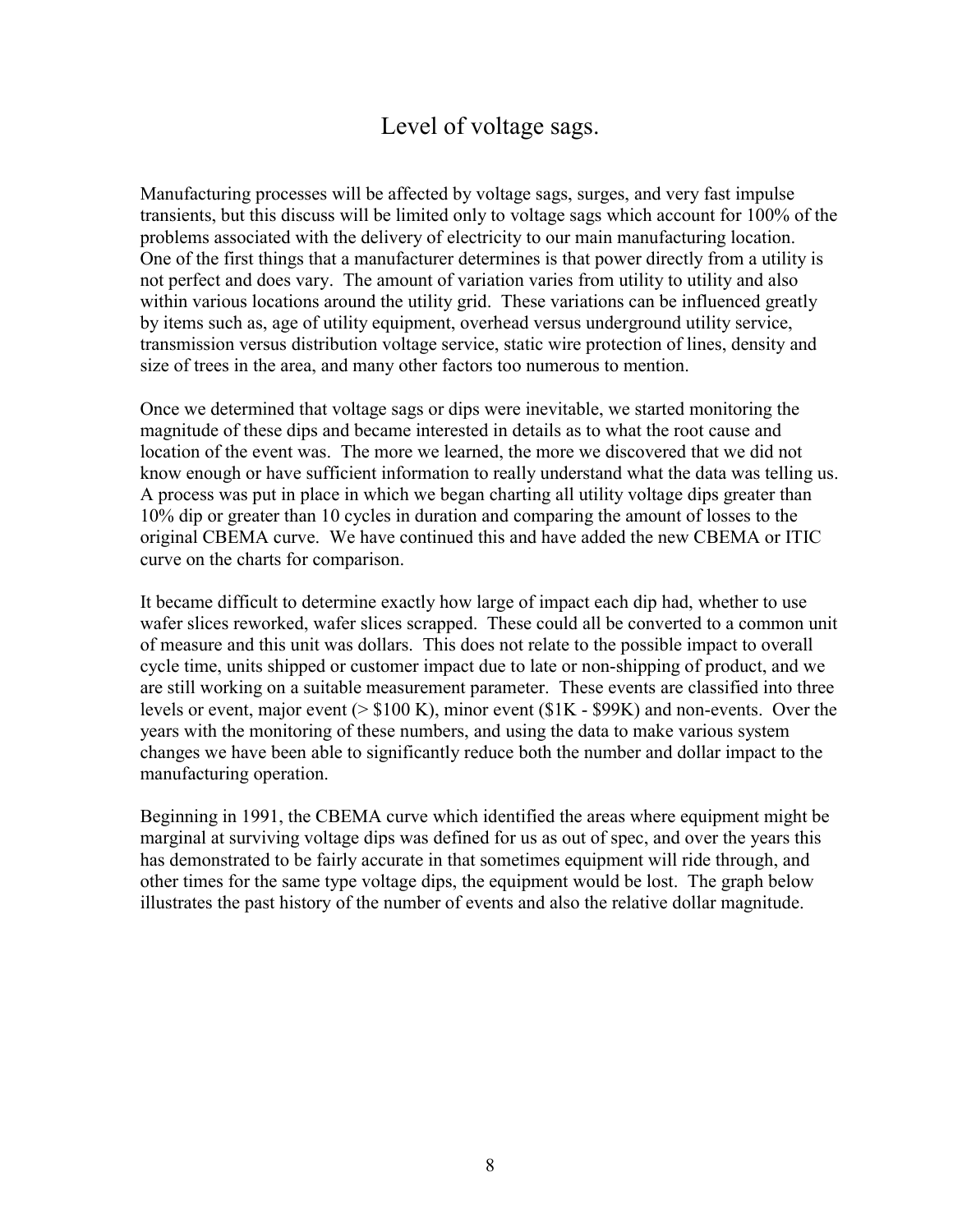

By tracking magnitude and duration of the voltage sags, we have been able to identify some types of equipment that are much more succeptable to disturbances than others and concentrate the majority of the effort where the greatest return can be achieved. Even with this effort it is not feasible to solve for all levels of voltage problems. Due to the nature of manufacturing equipment, not all losses are caused directly by voltage dips, but indirectly by cooling water system pressure fluctuations, exhaust system fluctuations, and also by process gas and chemical systems. As a result of all these external systems that can result in product losses, it is not possible to separate the critical equipment to separate feeders and serve them by a UPS or similar technology. In a typical wafer fab, the total direct and indirect load might be approximately 30 MW and the portion of the load that might result in some type of equipment shutdown would be greater than 21 MW, which makes it slightly difficult to segregate loads. The solution of segregating so called critical loads in the factory is actually more expensive than it would be to install power conditioning and ride thru to the entire factory. The greatest benefit has been to obtain service at the transmission level and stay away from the typical distribution level services.

Utilities typically do not spend as much effort on the distribution system as the transmission system since any distribution interruption only disturbs several hundred customers and not in the thousands of customers for any specific given instance. The key once again is having data and knowing what type of voltage problems that need to be solved and not just having one size that fits all. Solving the correct problem involves having data to analyze and being able to spot trends and what those trends were.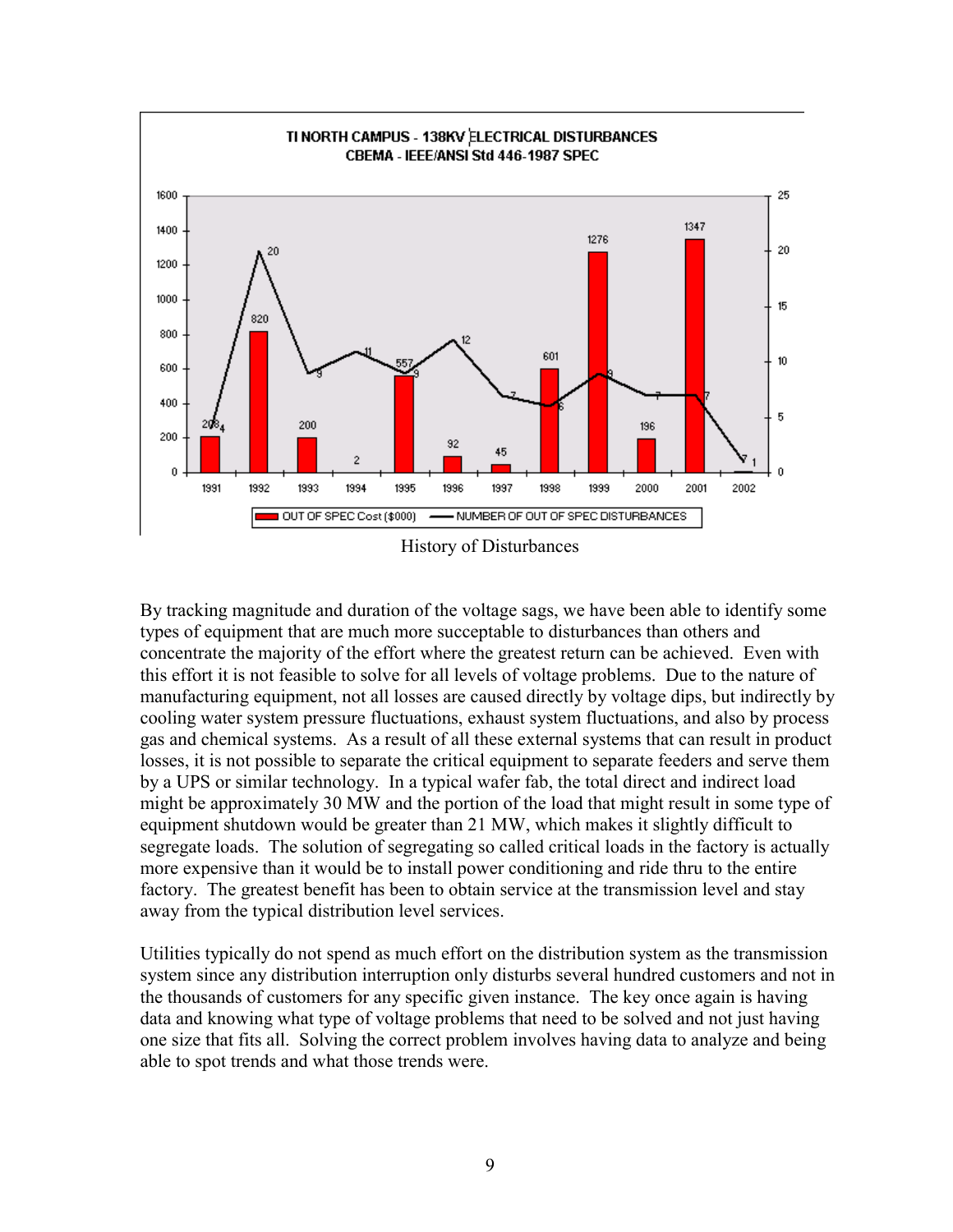The voltage recorder data from over the past ten years were analyzed and we tried to determine where the majority of the problems occurred and if the new ITIC data curve would be of any benefit. The following graph illustrates the old CBEMA curve, the new ITIC curve and also a plot of data from the past ten years of data collection and it was evident that if all equipment met the new SEMI 47 specifications, then few equipment losses would have occurred.



#### 1991-2000 TI NORTH CAMPUS - 138KV ELECTRICAL SYSTEM DISTURBANCES CBEMA - IEEE/ANSI Std 446-1987 and SEMI F47

### Summary

When the first DFR was purchased in 1990, it was a means to tell us more of what happened, and allow us more long term recording time than previous voltage data recorders. We never really realized exactly of what benefit that we would achieve from the information, and quite a few records were analyzed, the data recorded and then discarded. In 1992, due to weather and equipment failure, the utility had quite a run of bad luck and we had more events and also one of the highest loss years than we had ever; had in the past. Our company was considering expanding the manufacturing operation at that time, and these events were not looked at very favorably. Knowing the cause and characteristics of the voltage sags allowed us to begin working with the utility and looking at solutions both on the Texas Instruments side and with the utility to allow for both sides to benefit from an improved electrical system in the Dallas area. Communication and sharing of information of problems and future plans have allowed both sides to plan and grow for the future.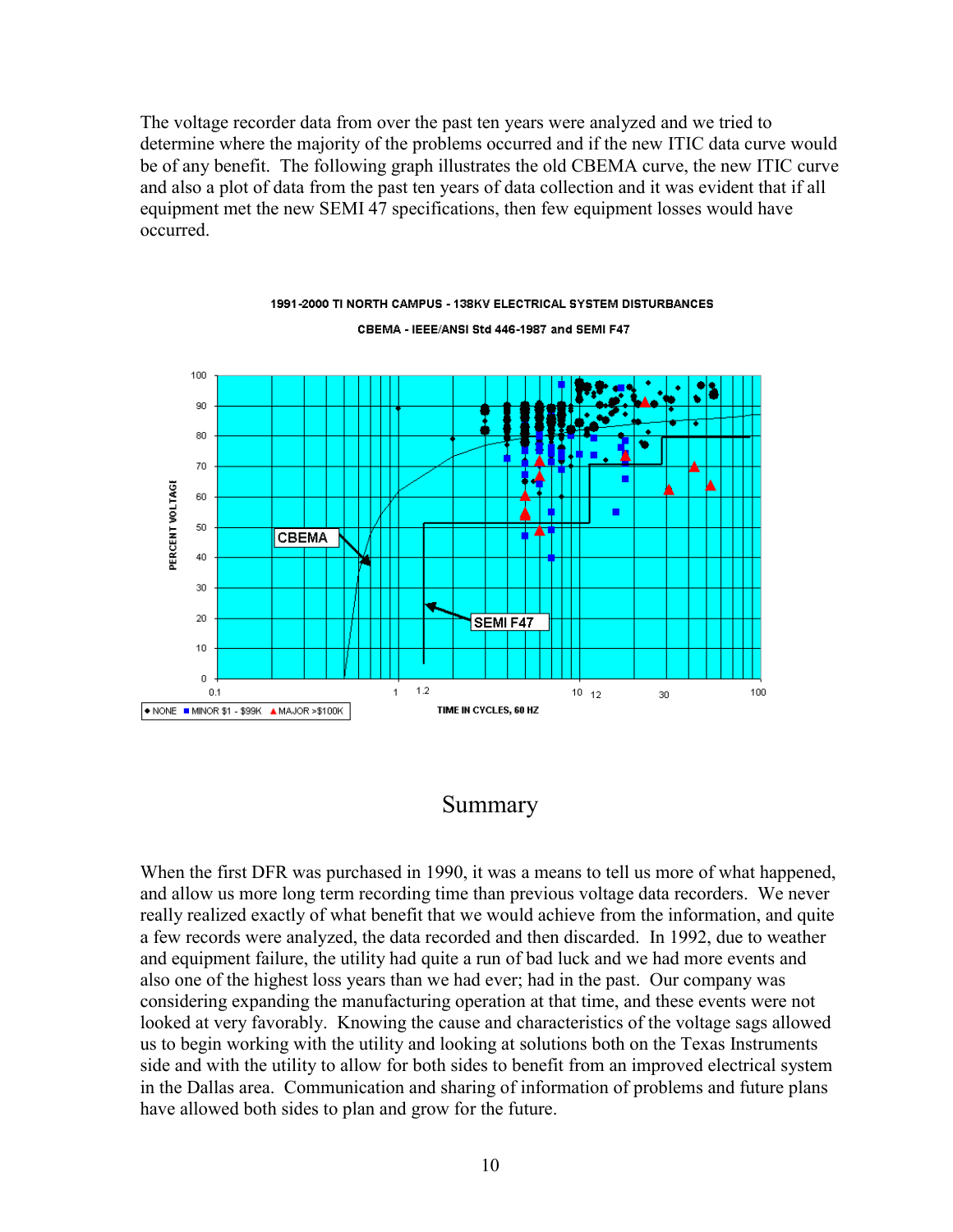We never expected the monitoring of voltage and current to pay off in such large returns, and when the problems began occurring, several years of data had already been accumulated. With the deregulation of Texas, we have noticed more and more low frequency events, and they have also tended to be of longer duration. In 1996 we purchased a Swing Recorder and began collecting data on frequency events in ERCOT Dallas area, and not sure what the data tells us at this time, but continue to search and analyze the data for any benefit of information for the data collected. We never knew the value of the DFR when purchase and not sure if frequency will ever become an issue, but if it does become a problem hopefully the past data collected will serve a benefit.